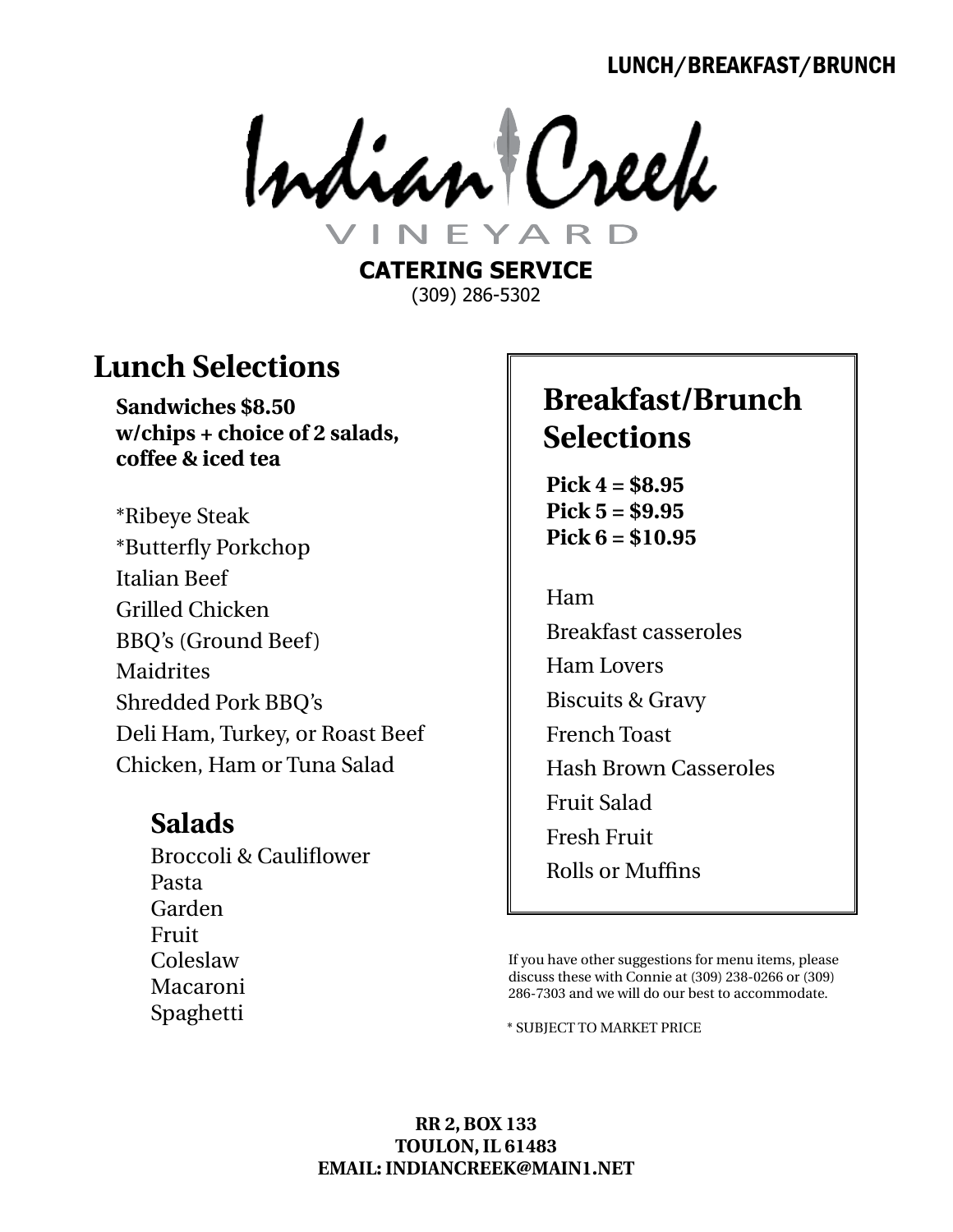### APPETIZERS

Indian Creek EYAR

**CATERING SERVICE** (309) 286-5302

# **Hot Appetizers**

Reuben Dip (served w/cocktail rye) Meatballs\* Cocktail Wieners Hot Crab Dip (served w/breadsticks) Chili Cheese Dip (served w/tortilla chips)\* Deli-Pastry Roll Ups:

Pastry filled w/ham, pepperoni & cheese, then rolled, baked and sliced to serve

# **Cold Appetizers**

Cold Crab or Shrimp Dip A Variety of Cheese Balls BLT Roll-ups or Dip Taco Dip w/tortilla chips\* Chips & Salsa Fresh Fruit Platter Veggie Tray w/dip Cheese & Olive Tray (w/crackers)\* Spinach Dip\*

## **Choose:**

**\*1 Hot** and **2 Cold** for \$6.00 per person **2 Hot** and **4 Cold** for \$8.00 per person **3 Hot** and **4 Cold** for \$9.00 per person **4 Hot** and **4 Cold** for \$10.00 per person **3 Hot** and **3 Cold PLUS** a sample of Sweets Platter for \$11.00 per person Add hot Italian Beef Sandwiches to any of the above packages for \$1.00 per person or

Chicken Salad on Croissants for \$1.50 per person

Iced tea and coffee included, if desired, at no additional cost

These prices represent groups of 20 persons or more. If there are fewer people, the price per person will be adjusted as if there were 20. Additional appetizers may be added to the list as requested.

### **RR 2, Box 133 Toulon, IL 61483 Email: indiancreek@main1.net**